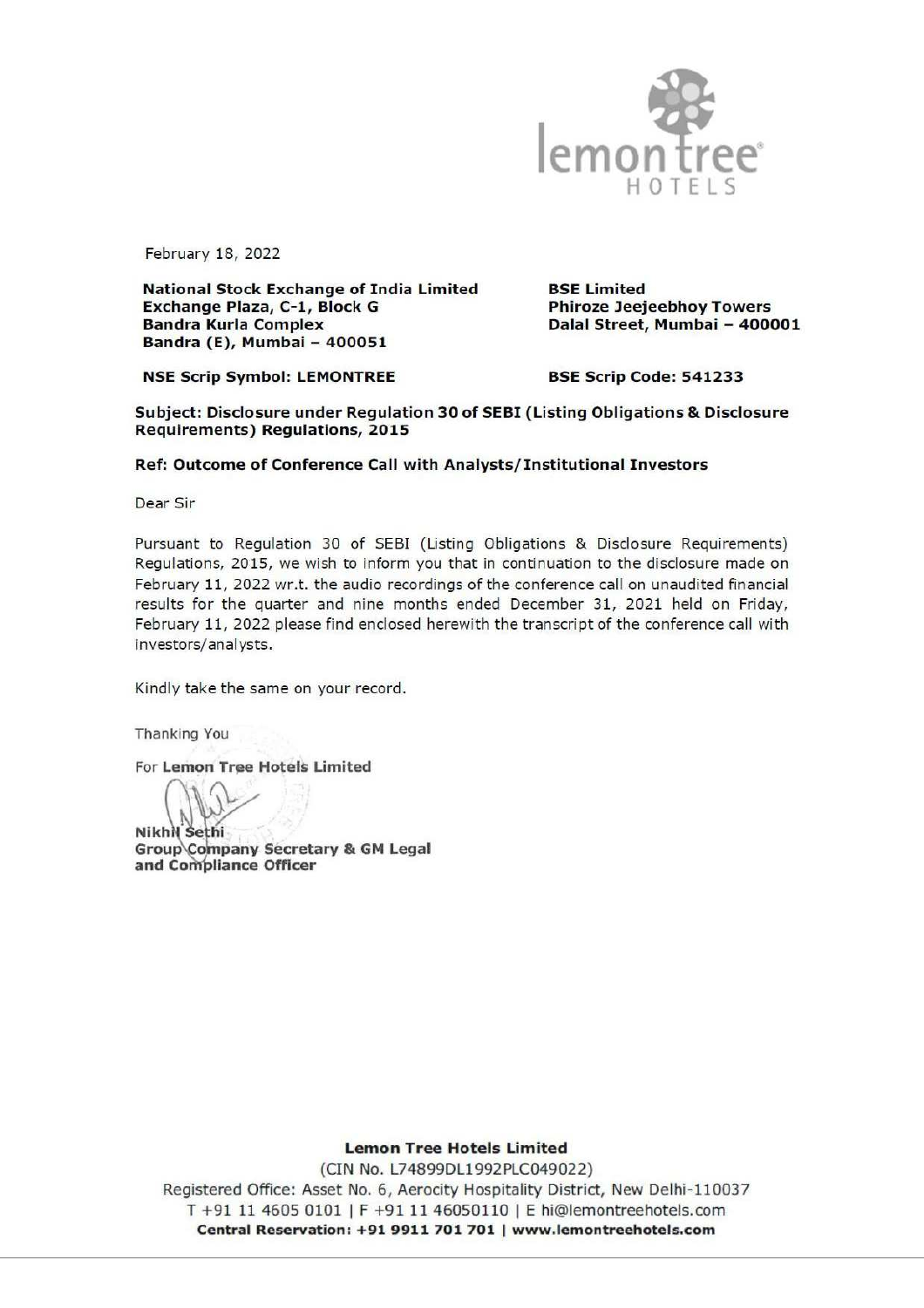

## **Lemon Tree Hotels Limited** Q3 & 9M FY22 Earnings Conference Call Transcript February 11, 2022

| Moderator:         | Ladies and gentlemen, good day and welcome to Lemon Tree Hotels Limited<br>Earnings Conference Call. As a reminder, all participant lines will be in the<br>listen-only mode and there will be an opportunity for you to ask questions after<br>the presentation concludes. Should you need assistance during the conference<br>call, please signal an operator by pressing "*' then '0' on your touchtone phone.<br>Please note that this conference is being recorded.                                                                                                                                               |
|--------------------|------------------------------------------------------------------------------------------------------------------------------------------------------------------------------------------------------------------------------------------------------------------------------------------------------------------------------------------------------------------------------------------------------------------------------------------------------------------------------------------------------------------------------------------------------------------------------------------------------------------------|
|                    | I now hand the conference over to Mr. Anoop Poojari from CDR India. Thank<br>you.                                                                                                                                                                                                                                                                                                                                                                                                                                                                                                                                      |
| Anoop Poojari:     | Thank you. Good afternoon, everyone, and thank you for joining us on Lemon<br>Tree Hotels Q3 & 9M FY22 Earnings Conference Call.                                                                                                                                                                                                                                                                                                                                                                                                                                                                                       |
|                    | We have with us today, Mr. Patanjali Keswani - Chairman and Managing<br>Director; Mr. Rattan Keswani - Deputy Managing Director; Mr. Kapil Sharma -<br>Chief Financial Officer; and Mr. Vikramjit Singh - President of the Company.                                                                                                                                                                                                                                                                                                                                                                                    |
|                    | We'll begin the call with opening remarks from the management, following<br>which we'll have the forum open for an interactive question and answer<br>session.                                                                                                                                                                                                                                                                                                                                                                                                                                                         |
|                    | Before we start, I would like to point out that some statements made in today's<br>call maybe forward-looking in nature and a disclaimer to this effect has been<br>included in the Results Presentation that was shared with you earlier.                                                                                                                                                                                                                                                                                                                                                                             |
|                    | I would now request Mr. Keswani to make his opening remarks.                                                                                                                                                                                                                                                                                                                                                                                                                                                                                                                                                           |
| Patanjali Keswani: | Good afternoon everyone and thank you for joining us on the call. I hope you<br>all and your family is safe and healthy. I will be covering the quarterly business<br>highlights and the financial performance for Q3 FY22, post which, we will open<br>the forum for your questions and suggestions.                                                                                                                                                                                                                                                                                                                  |
|                    | We are pleased to share that we have delivered a strong performance during<br>the quarter, registering topline growth of 110% Y-o-Y and 48% Q-o-Q. During<br>this period, we saw growth in occupancy levels and ARR across our hotels<br>driven by robust demand in festivities, weddings, long stays and staycations.<br>We also saw pick-up in business-related travel and conferences. Overall<br>occupancy on full inventory improved from 51% in Q2 FY22 to 58% in Q3 FY22<br>and ARR increased 54% Y-o-Y and 29% Q-o-Q to Rs. 3,901.                                                                             |
|                    | On the profitability front, due to a structural improvement in our cost control,<br>our EBITDA grew 194% Y-o-Y and 83% Q-o-Q, and our EBITDA margins<br>expanded by 1,334 bps Y-o-Y and 873 bps Q-o-Q to 45%. We continue to<br>emphasize on two key areas. The first focus area is cost rationalization, ie.<br>minimize fixed costs and maximize variable costs. Second, our emphasis<br>continues to be on operating a healthy balance sheet with strong cash flows.<br>Our proactive steps in these two areas will strengthen our business model.<br>Further, we have reduced the cost of debt by 10 bps to 8.00%. |

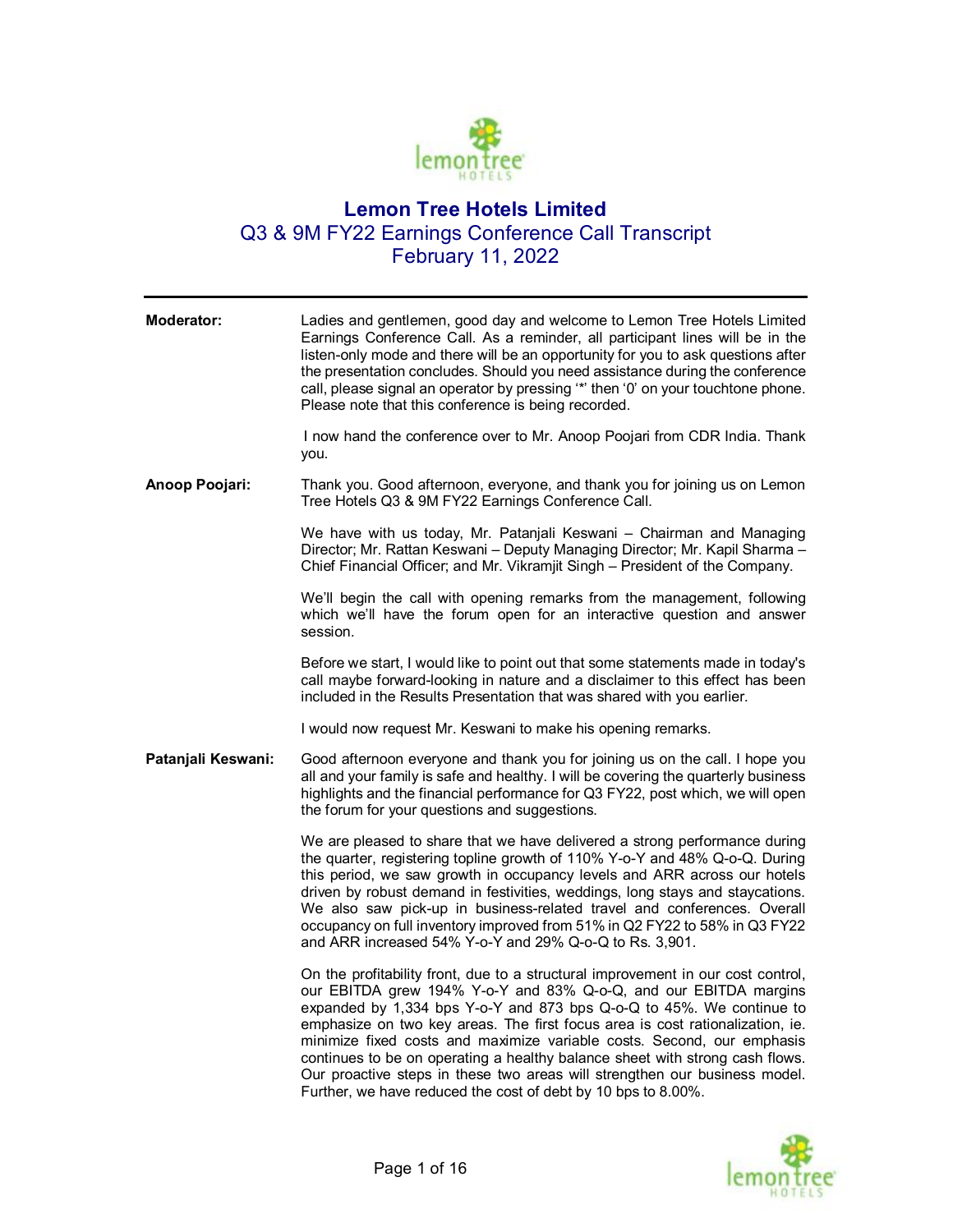Ahmedabad, Gujarat. Situated near the Gandhi Ashram, the hotel will feature 52 rooms and will be operational by Apr-22. The hotel is in sync with our strategy to go asset-light and to leverage our brand. Our current operational inventory as of 31st Dec 2021 comprises of 87 hotels and 8489 rooms, out of which 5,192 are owned and 3,297 managed rooms. Looking ahead, while there was a significant rebound in overall demand in Q3, the situation now has evolved with the third wave of infections in the country. This has had an impact on travel and tourism in Q4 FY22. However, given the vaccination drives and improving economic indicators, we anticipate a faster recovery in the demand environment and are hopeful that consumption will reach normalized Pre-CoVID levels by H1 FY23. On the whole, we are well-positioned to capitalize on long-term growth opportunities and create value for all our stakeholders. Now, I come to the end of our opening remarks and would like to ask the moderator to open the line for Q&A. **Moderator:** The first question is from the line of Archana Gude from IDBI Capital. Please go ahead. **Archana Gude:** Thank you for the opportunity and congrats on good set of numbers. Sir, I have three questions. Sir firstly, can you throw some more color on the Aurika Udaipur operations? How have been the wedding season for us and also some insights on the competitive intensity? **Patanjali Keswani:** We have two hotels under Aurika brand, The first one was Aurika Udaipur. Aurika really opened just pre-COVID. So it did not have the opportunity to stabilize. But if you go to slide 15, you will find that in Q3, we increased the average rate from Q3 the previous year by about 45% and the occupancy rate was 52%. So we did fairly decent occupancy, considering that it was a COVID year and fairly decent average rate. To give you a flavor, Aurika today does the typical gross operating profit margin of about 65% to 70%. When it does an income, for example if I remember right in December, we did Rs. 5.5 crore, the expenses were about Rs. 2 crore, and we did an operating profit of Rs. 3.5 crore, that's how Aurika is doing currently. Going forward, we think that Aurika will probably stabilize at about 65% to 70% occupancy at an average rate, in the coming year of about Rs. 18,000 in which case it will hit 70% gross operating profit and revenue of about Rs. 80 crore to

Coming to key developments during the quarter, we expanded our portfolio in

**Archana Gude:** Is there a competition in Udaipur market compared to rest of the other key places in Rajasthan? Because everybody is talking about Udaipur.

90 crore. So it ends up very well.

**Patanjali Keswani:** Yes, so Udaipur is very strong historical leisure market and it's a wedding market. In fact even companies do large conferences there as offsite . So I'll give you an example, in January and February this year, if Omicron had not happened, Aurika had confirmed business on the books in February of over Rs. 7 crore, which means we would have made Rs. 5 crore EBITDA on it. But unfortunately, obviously it got dissipated to some extent, not completely but about 30%-40% of that disappeared.

> So going forward, Udaipur in my opinion has now become one of the most favored leisure destinations in our country for multiple reasons, but weddings are a key segment there. So when I compare Aurika, broadly you will find there are 5 or 6 hotels. The top two hotels in Udaipur in terms of average rates and occupancies are The Taj Lake place and The Oberoi - Udaivilas, then in rate terms it is Leela and us, then after there is Trident and Taj Aravali. So that's

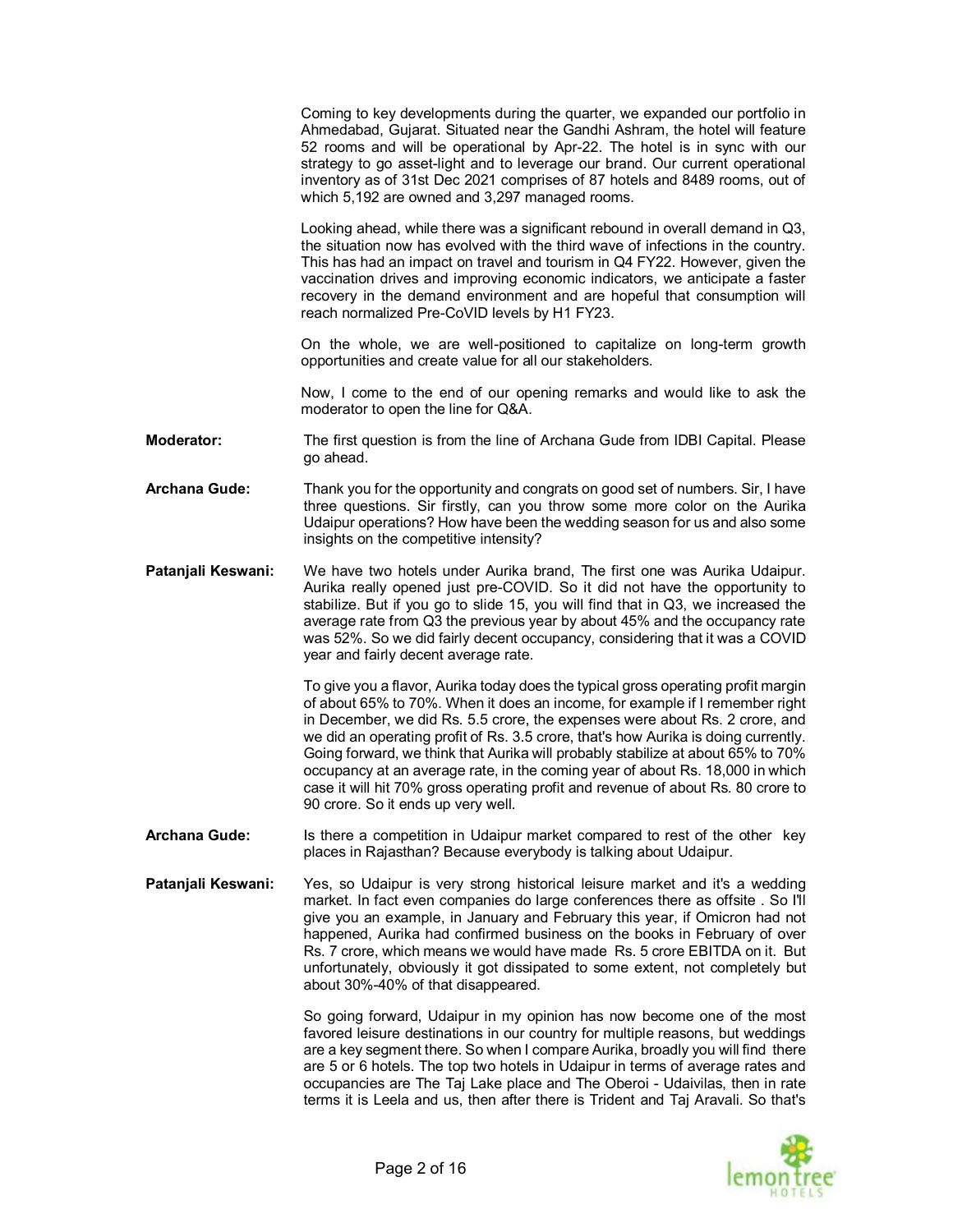roughly where we are in positions, in the middle there, below luxury and at the top-end of upscale.

- **Archana Gude:** Sir, I'm keen to understand what are the challenges to add inventory in Aurika and Lemon Tree Premier?
- **Patanjali Keswani:** We are now looking very aggressively at growing our managed portfolio. We are in about 30 active discussions right now, and we are hopeful of converting a very large number of them into management contracts within the next 12 months. In fact, our business development team has said they will confirm 15 hotels in H1 itself. But it is true that in current portfolio of expansion it's mostly Lemon Tree Hotels and a few Keys Hotels. So it is going to be across the board, Aurika definitely up for discussion, because it's a very different brand. It's in the upscale space. We are talking and I think we might be signing one Aurika in a month or two. Rattan, is the Rishikesh one confirmed?
- Rattan Keswani: Rishikesh we will sign, it will probably happen by the end of April.
- **Patanjali Keswani:** Okay, so there is one Aurika we will sign as you heard in April and hopefully one or two more in the next six months. But it's a new brand and it may take a little longer to build out the managed portfolio. As you know, we are building our own Aurika in Mumbai, which is 670 rooms, we got all the approvals. In fact, we are out of the basement and on the first to second floor already, which will open by Q3 following year. We are quite hopeful that Aurika will expand but it will take a little longer than the Lemon Tree brand, which is obviously better known and more widely distributed.
- Archana Gude: Sure sir. Sir, my last question. Recently there was this view that Hyderabad will get its first co-living space, so we were to pour into this segment earlier. But you know because of this COVID, I guess we have deferred. Are you keen to look into this segment again or there is still time?
- **Patanjali Keswani:** Co-living for the moment we have put on pause. It's an interesting segment, but I think right now our focus is on getting back to pre-COVID levels of revenue with a massively reduced cost structure, which is what we are focusing on achieving in the coming financial year. So after that, we will look at other opportunities. But right now, the focus is on Lemon Tree Hotel.
- **Moderator:** The next question is from the line of Amandeep Singh from Ambit Capital. Please go ahead.
- **Amandeep Singh:** Thanks for the opportunity. While the recovery remains healthy in Q3, will it be possible to give some sense on how Jan-22 has been in terms of occupancy or some trend wise ideas, and if there has been gradual improvement from Feb-22 already? Also, if you could touch upon how the bookings would be building up now for the upcoming months?
- **Patanjali Keswani:** Okay, so let me give you some flavor of how COVID has played out. So, I'm going to talk peak-to-peak. So I'm going to give you a set of numbers. The first wave which was in Q1 of FY 21, if you look at our revenue, and I think this is true for all hotel companies, we were doing for example Lemon Tree was doing Rs. 2.4 crore a day in January and February. This crashed to Rs. 1 crore a day with the start of COVID and with the first lockdown by April, we were down to Rs. 0.4 crore a day. So it was really a drop of 85% in revenue within two months.

Now this revenue, very gradually recovered and it took roughly about 10 months before it hit its peak of Rs. 1.2 crore a day in Feb-21. So what I'm trying to say is, that in first wave of covid it was very L-shaped and the recovery was very gradual and it came back to 50% of pre-COVID which was the peak in Feb-21 which was our Q4. Then the Delta variant hit and within another two

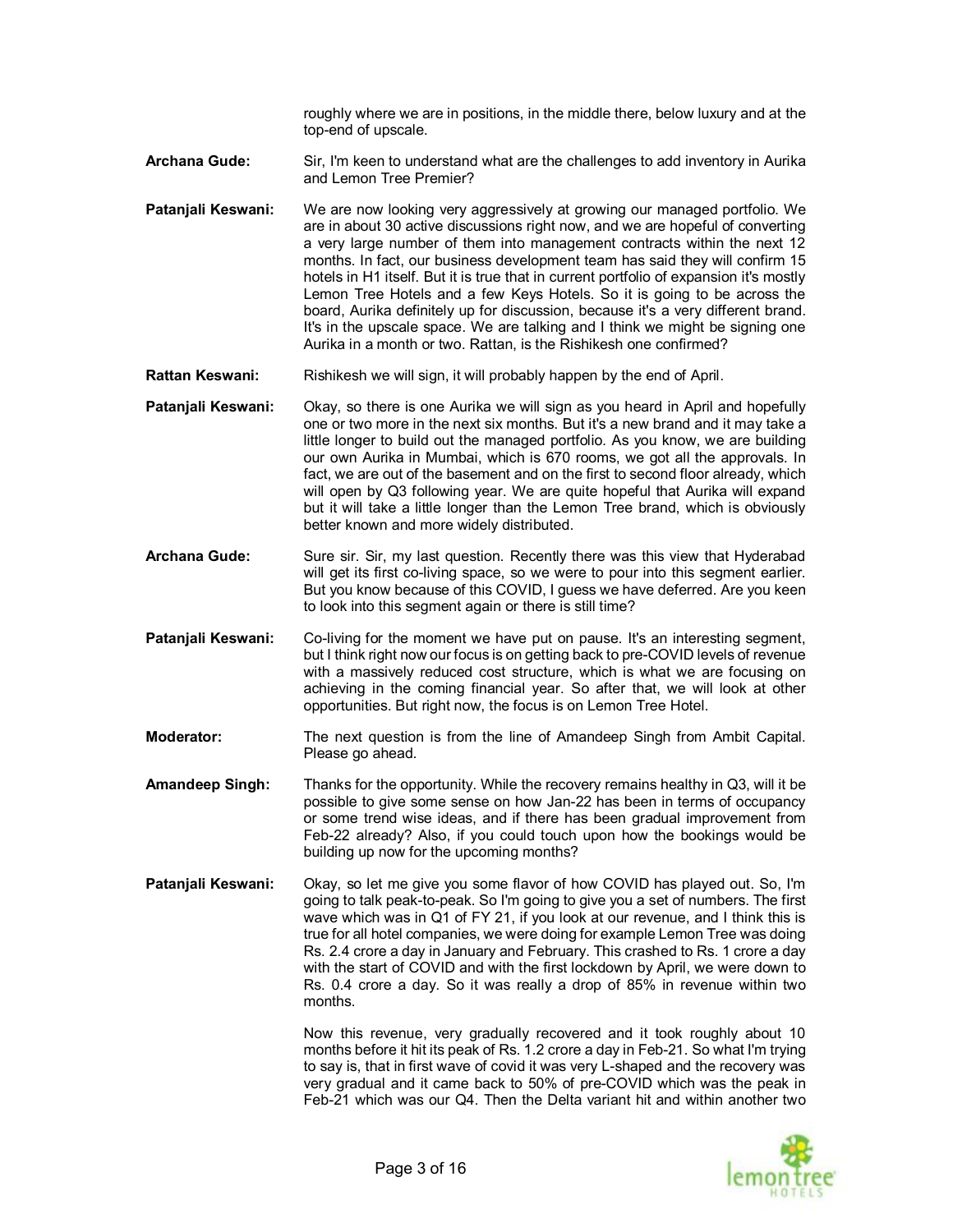months, our occupancy, our revenue had again crashed to Rs. 0.3 crore a day that is 25% of the earlier peak of Rs. 1.2 crore. But surprisingly within another three months it came back to Rs. 1.1 crore and then till about Dec-21, we had actually achieved about Rs. 1.8 crore a day. So if you look at the second wave, the peak-to-peak, of course these peaks were half of the pre-COVID times, the recovery was five months. First wave recovery, gradual, L-shaped 12 months. Second wave recovery, much faster, more V-shaped 5 months. So we hit Rs. 1.8 crore a day in December, which was just one and half months ago. Then the Omicron hit by the last week of December when we started seeing a significant drop off in both bookings and cancellations.

Jan-22 was a big drop, nowhere near the earlier drops, but I would say broadly about a 40%-45% drop from Dec-21. This really started in the first week of Jan-22 continued till the fourth week of Jan-22.

What is amazing to us which we've been watching quite closely is the very rapid recovery in Feb-22. So to give you some flavor, if we were doing 3000 rooms a day in Q3, in Jan-22 it dropped to 1650 to 1700 rooms, in Feb-22 it rapidly picked up and it started doing 2000 rooms a day. Going forward, it looks like we will be moving into the 2500 to 3000 rooms a day in the next two weeks, because the pickup is amazing and very quick. In fact, the V-shaped recovery in the third wave is less than 5 weeks. So, first recovery was 12 months; second recovery was roughly 5 months; the third recovery, V-shape is 5 weeks. The top of the recovery is much higher than the previous. Like I told you in the first wave we came up to only Rs. 1.1 crore or Rs. 1.2 crore, in the second we hit Rs. 1.8 crore. I think it's reasonable to say we will exceed that in the third recovery.

As far as average rates go, we took a conscious call that irrespective of demand we would not drop prices. Our ARR in Jan-22 is higher than in Q3. It is a little north of Rs. 4000 and I think quarter to date also, including Feb-22 it is north of Rs. 4000 and we intend to maintain that.

- **Amandeep Singh:** So just one question in terms of Q3 itself. You also mentioned in your opening remarks about recovery also happened in the business travel and conferences. So can you just elaborate if this was largely led by SMEs, MSMEs, or you also saw even large corporates had started to travel during the previous quarter?
- **Patanjali Keswani:** Let me just give you an example. If I look at pre-COVID and exclude Keys, because we really acquired Keys in November of 2019. When we look at our own portfolio, we were doing about 3200 rooms on a portfolio of about 4,300 room owned hotels. The retail was 1200 rooms a day. Large corporates and medium small enterprises were 1500. Travel trade which is really meetings, incentives and conferences were 350 and airlines were 150.

I know I'm giving you unnecessary breakdown, but in Jan and Feb-20, we did 3200 rooms, which large corporates were 1500 and medium corporates and average rate was Rs. 4500.

In Q3, the retail went and I'm referring to pre-COVID Jan and Feb-20, retail went from 1200 pre-COVID to 1700. Large corporates and medium small enterprises dropped from 1500 pre-COVID to 900 and most of them were medium, small, and micro enterprises. So large corporates were still less than 100. The meetings incentive dropped from 350 pre-COVID to 250. Airlines dropped marginally from 150 to 120. So, we did about 3000 rooms in Q3 of which nearly 60% were retail and only 30% for large corporates.

Let me put it in synopsis the rate of growth of retail has been more than the rate of drop of large corporates. In fact roughly if I look at it, the medium, small, micro enterprises have come back more or less. Retail has grown more than equal to the rate of growth for corporates.

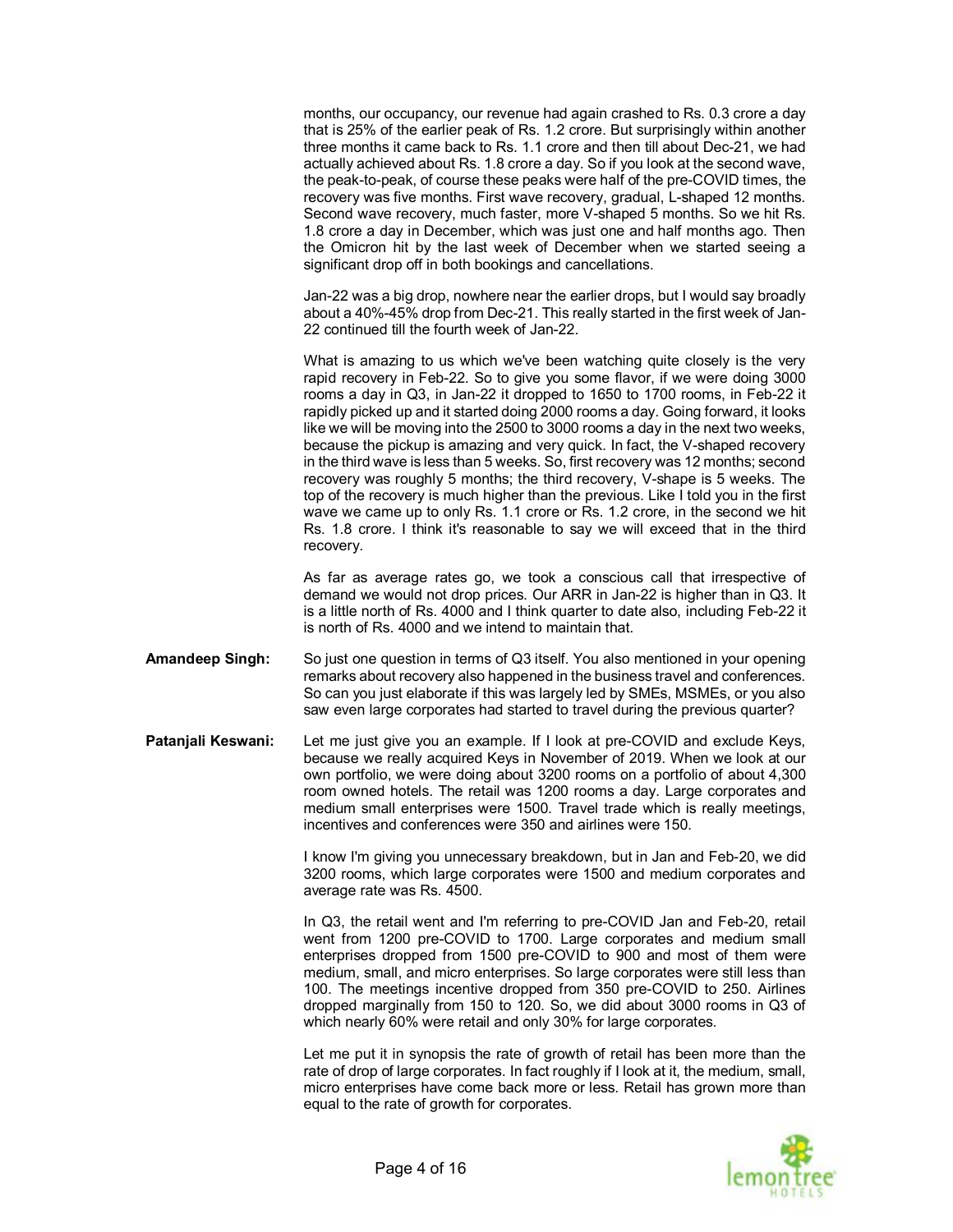- **Amandeep Singh:** Got it. Thanks for the detailed breakup. Just one follow-up on your keys portfolio. While you understand that it has been impacted given the mix of micro market into Bangalore and Kerala, but where do you see your profitability on sustainable basis when the Keys recovers given your cost control in place this time?
- **Patanjali Keswani:** See, we look at portfolios and buckets of hotels based on the average rate, the occupancy, the cost structure and Keys comes into a bucket which is similar to the bucket between Red Fox and Lemon Tree Hotels. On a stable basis, we had an expectation that Keys would generate an operating profit of about Rs 6.5 lakhs to Rs. 7 lakhs a room per year.

Based on what we are seeing, happening right now, it's still a period of transition as I see it, assuming there is no major fourth wave and that this moves into an epidemic rather than a pandemic, we reckon that Keys will come back to full performance within the next 9 to 15 months. I'm not exactly sure when but it should come back. Lemon Tree portfolio will bounce back earlier. Keys will take a little longer because those markets were much more affected.

- **Amandeep Singh:** Fair enough. And if lastly if I could squeeze in one more, so with the ECLGS scheme now getting extended, so any update on the evaluation of distressed opportunities where you would be looking to brand and manage that inventory?
- **Patanjali Keswani:** Yes, we are looking at lot of opportunities, but they are really under an NDA. So I can't really comment. But as an overview I can tell you that there is not as much distress as one would imagine. ECLGS has unfortunately or fortunately helped only the larger players. I don't know the extent of transmission of this by banks to the small standalone unbranded hotel. So technically, those should be in more distress and therefore should be available for consolidation. But I'm not really seeing surprisingly enough signs of that. I can't really comment with any certainty what is happening there. But what I am seeing is that irrespective of distress, a lot of standalone hotels want to now join chain and get branded because they feel that will help them with their revenue side. So that's what we are trying to capitalize on. Not distressed as much as simply bringing them into a distribution system.
- **Moderator:** The next question is from the line of Rajiv from DAM Capital Advisors. Please go ahead.
- **Rajiv:** My question is on slide number 9 on the left chart where you have your monthly Rupee number which is going to Rs. 55 crore for the month and your cost is basically at Rs. 26 crore. It seems that on a month-on-month basis, the incremental revenue has a flow through of 65% from if we take May as a denominator for each incremental month. So, I just want to understand is this sustainable and is there a large bullet-fixed cost which will come as things would tend towards normalcy and the 65% flow through will decline?
- **Patanjali Keswani: S**lide 22, will give you an indication of how we are expecting to do in the coming financial year. Again, I don't want to say this as forward-looking. I'm just going to explain something to you.

This is a comparison between Q3 pre-COVID and Q3 FY22. If you see our revenue in Q3 pre-COVID was Rs 200 crore and in Q3 this year was Rs. 144 crore.

Now, let me make three broad observations. Q3 FY20 pre-COVID did not reflect the full revenue of Keys because we acquired Keys in the middle of Q3. Number two; five key hotels, Aurika, Lemon Tree Bombay, Lemon Tree Premier Pune, Lemon Tree Premier Calcutta and Red Fox Dehradun were new hotels and not stable. If you add on how they would normally perform this Rs. 200 crore number would be higher number, maybe INR Rs.

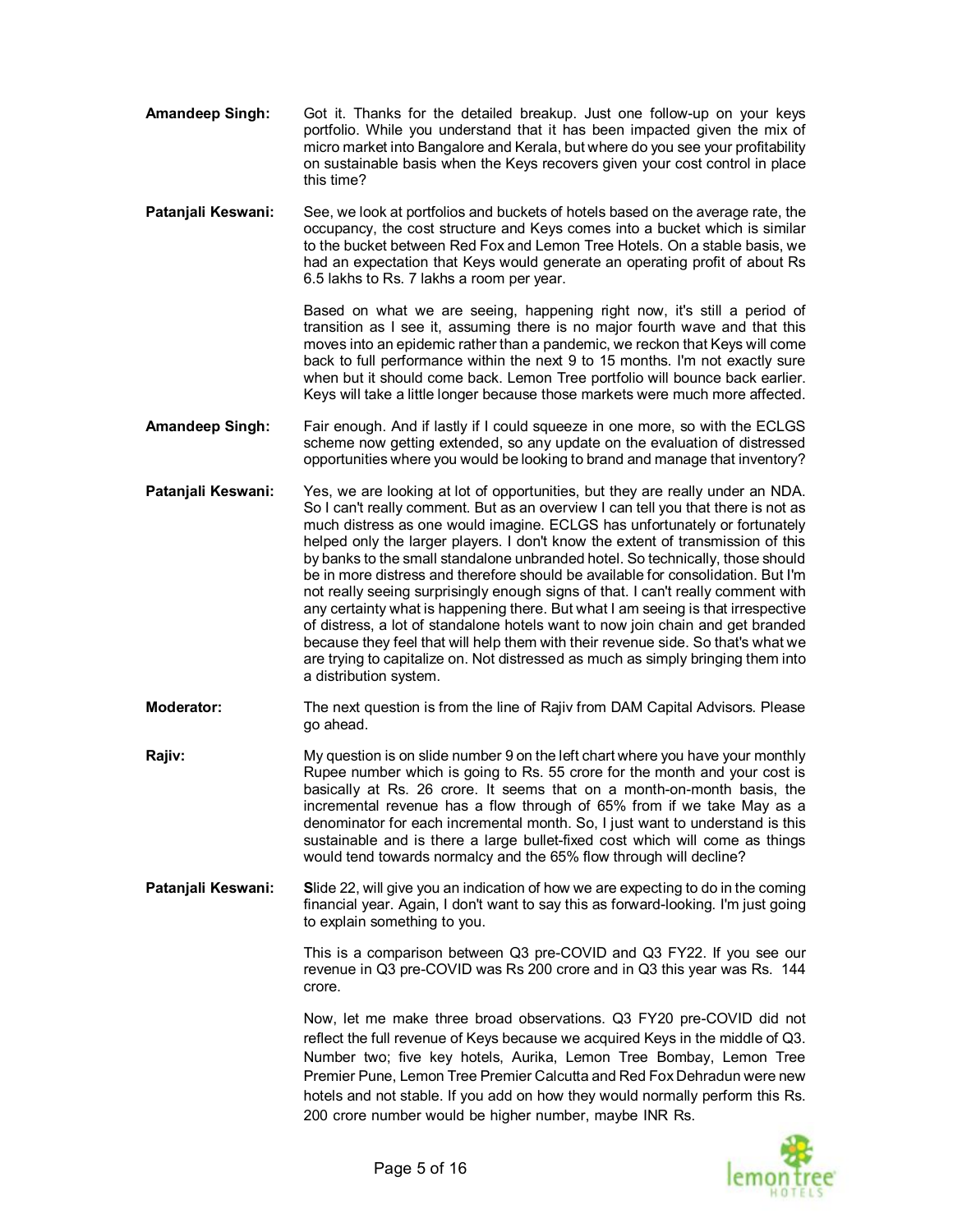crore to Rs, 250 crore. Now, if you look at the third line, it is the expenses. Here are our expenses: We had total expenses when we did Rs. 200 crore of Rs. 118 crore and this occupancy was about 70% to 73%. Now with an occupancy a little shy of 60%, our new expense structure is Rs. 80 crore. Let me synopsize that. This Rs 120 crore of expenses pre-COVID, about 70%- 75% was fixed, about Rs. 90 crore was fixed; Rs. 30 crore was variable. Today our new fixed expenses are about Rs.55-60 crore and Rs. 20 crore is variable. So, let's assume we go back to 75% occupancy, then that Rs. 20 crore of variable expenses will jump by about Rs. 5 crore. That our total expenses under no circumstances will exceed Rs.85- 88 crore a quarter, which means that there is a permanent saving in other words in our cost structure of about Rs. 30 crore a quarter or Rs.120 crore a year. This will improve the operating leverage and I expect that our EBITDA margin should be north of 50% from next year onwards. **Rajiv:** Sure. It is very helpful and same thing if you can elaborate. You disclosed this hotel level EBITDA per room, which used to be in FY19 and I'm looking at year

- end presentation. For example, for Lemon Tree Premier it used to be Rs. 1 million per room and for Lemon Tree Hotels and Red Fox is Rs. 0.6 million Rs. 0.5 million. Do you think this materially change and to what term is this particular bit?
- **Patanjali Keswani:** I think you can do the math yourself. I have said to you quite directly that our revenue from operations should come back to pre-COVID levels next year. Our expenses will be down by Rs.120 crore. Our interest costs will be down somewhat compared to the previous year because our interest rates have come down. One can do the Pro Forma P&L quite easily from what I've said.

When you talk costs, you need to look at an earlier slide which I think was slide 12, which will tell you what has happened in Lemon Tree from a cost perspective and you will see that we were doing 37% net EBITDA pre-COVID which has now become 45%, although the revenue has come down by 30% in that pre-COVID to post-COVID, I mean during COVID period. So if you just expand the revenue back to pre-COVID levels, you can work out the new EBITDA margins.

**Moderator:** The next question is from the line of Sanjay from Envision Capital. Please go ahead.

**Sanjay:** Thank you for giving me this opportunity. Sir, I just wanted to ask a question on this CAPEX plan I mean, which we are doing for Aurika, MIAL. So, is the CAPEX completed or we are planning some more CAPEX on that? Can you highlight some things on that?

**Patanjali Keswani:** Yes. Aurika is a 670-room hotel. If you actually look at slide 15, it will show you an interesting number. If you look at slide 15, it will show you the occupancy that we achieved in Q3 in Mumbai, and you will notice that while the ARR was depressed, the occupancy was still 76%. So what I am trying to say is that Bombay is perhaps the deepest market in India in terms of demand and least affected with any cycle.

> So, we are very bullish on Aurika Bombay. We are expecting that we will be able to achieve an average rate of Rs. 11,000- 12000 there

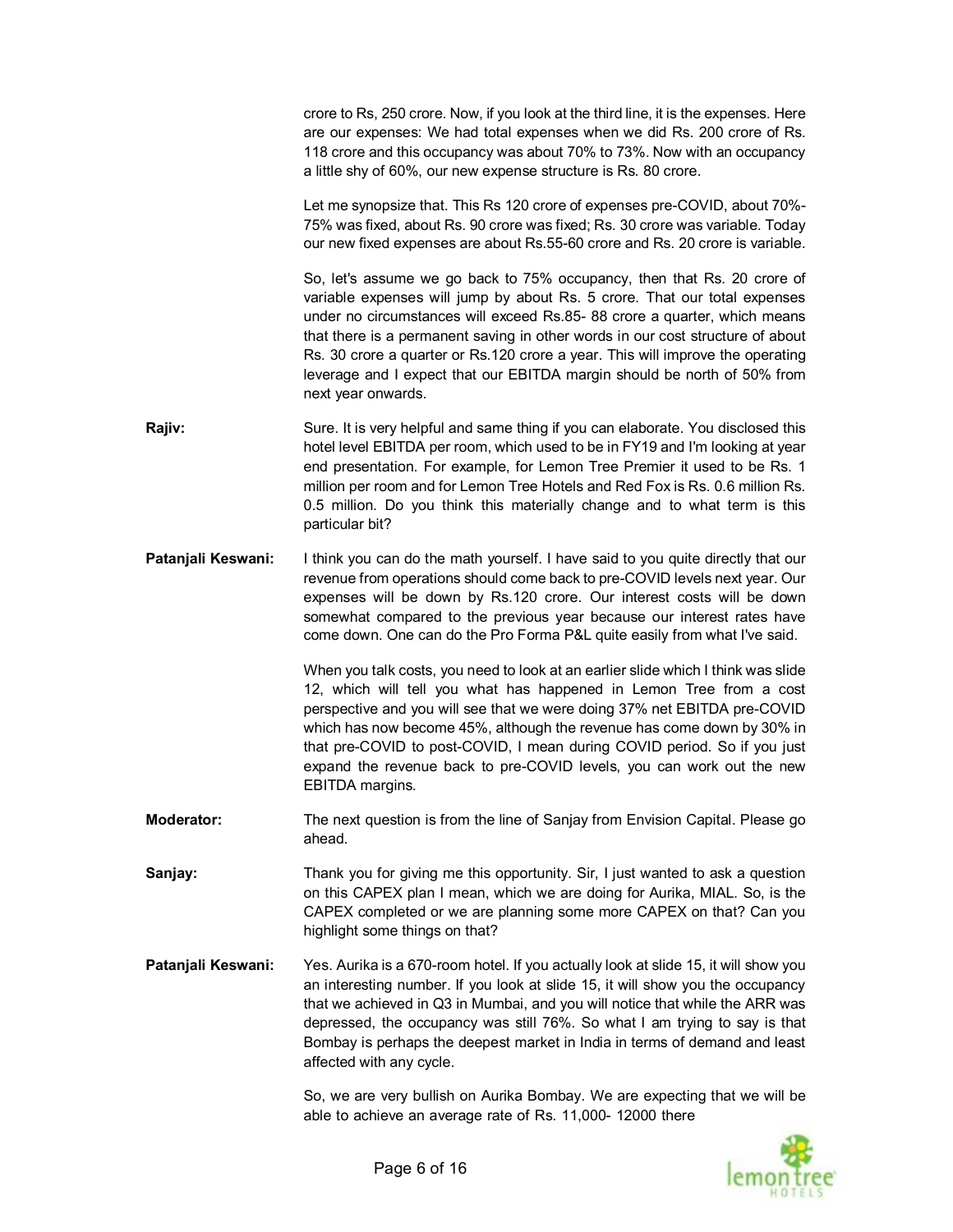on 670 rooms. And we are planning to build it rapidly and open it by Q3 in the following year, not this coming financial year but the year after, that is October to December of calendar year 2023.

The total investment required in Aurika is about Rs. 900 to Rs. 950 crore depending on interest capitalization. We have already spent about Rs. 400 crore there. Our expectation is that the next 12 months will require about Rs. 220 crore to Rs. 250 crore, the following nine months will require another Rs. 200-250 crore and then because of pending bills and so on, the following year that is calendar 24 we will need to pay the balance Rs. 100-150 crore. We are very confident we will be able to fund this through internal accruals, so debt will not go up. Basically this Rs. 500 crore will be funded without increase in the gross debt.

**Rajiv:** Sir Rs.11,000-12000 per day you said. You mentioned some amount, right?

**Patanjali Keswani:** That's our expected ARR.

**Rajiv:** Okay.

- **Patanjali Keswani:** Lemon Tree Premier in Mumbai in January and February pre-COVID once it was stabilizing, it was doing Rs. 6,500 - 7000, we are fairly confident that if in 2020 we could do with a Premier Rs 6,500- 7000 at 75%-80% occupancy, then surely Aurika four years later will be able to do Rs.11,000.
- **Rajiv:** Okay, okay. And this answers my question sir. Just one more clarity on this from the previous participant. You mentioned that EBITDA will be 14% in FY 23. That is an expected EBITDA margin, right? If I'm correct on this, if my understanding is right.

**Patanjali Keswani:** No, EBITDA margin what do you mean 14%? I'm talking 50%.

**Moderator:** The next question is from the line of Vikas Sharda from NT Asset Investments. Please go ahead.

- **Vikas Sharda:** Yes, hi. Just a quick question on the notes to the account that regarding the Social Security Code, that it is not yet implemented, so which is not being taken into consideration, but what kind of impact would it have on the financial?
- **Kapil Sharma:** This is being assessed. We are also getting through this. So we'll let you know separately about it like how it would impact as such our organization Lemon Tree is concerned.
- **Moderator:** Thank you. The next question is from the line of Sumant Kumar from Motilal Oswal Financial Service. Please go ahead.
- **Sumant Kumar:** Yes. Hi. So my question is for post first wave we have seen a significant recovery in the budget hotel. But now we are seeing the muted kind of occupancy. So can you talk about what is happening currently in budget hotels compared to the first wave it was?
- **Patanjali Keswani:** Well, what I've found is that as I said, if you look at January, it was quite affected, not as badly affected as the earlier trough but quite affected by Omicron. February seems to have had a very quick bounce back. And my expectation is that the rate at which bookings are picking up, we should be back to at least Q3 levels in the next week or two at most. So

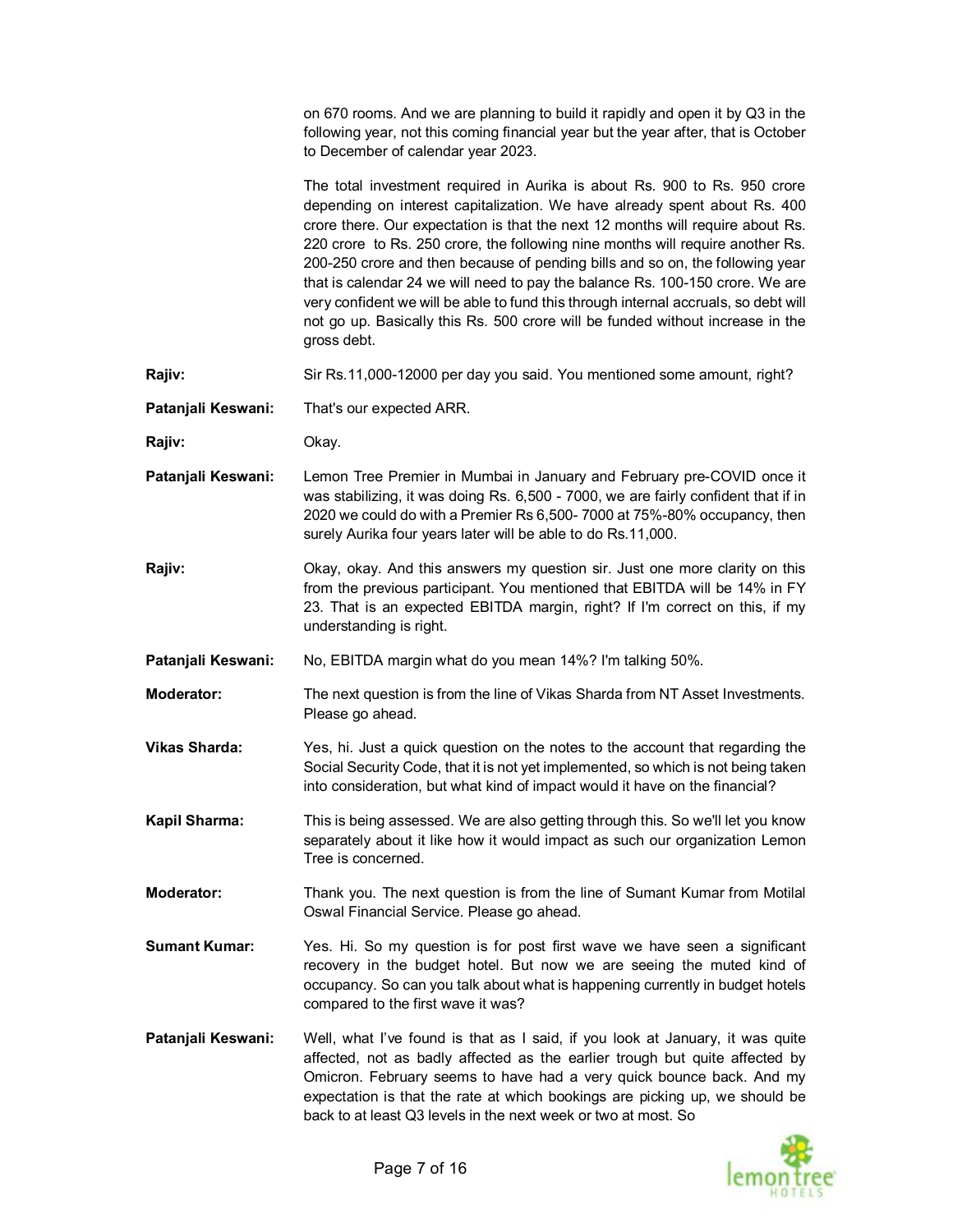basically the impact of Omicron will be for a period of maybe 5 weeks and then it will be back to Q3. I expect stable performance in the hotel sector closer to pre-COVID level in H1 in this coming year. Looking at how it's playing out, I suspect that we will be at pre-COVID levels by second quarter of this coming financial year.

- **Sumant Kumar:** My question is, we have seen a sharp recovery in budget hotels post first wave, but from there we are seeing a muted performance in the budget hotel side. So what is happening currently in the demand?
- **Patanjali Keswani:** No. Sumant it's not budget hotels. There are three types; that is economy hotels, mid-market hotels, and upscale and luxury hotel.
- **Sumant Kumar:** Yes. Red Fox and Keys Hotels I am talking.
- **Patanjali Keswani:** During the COVID pandemic, all hotel segments dropped their prices to a greater or lesser extent. So there was a cascade downwards. What happened, it meant was that if you were normally a Red Fox user, you could now at that same rate afford a Lemon Tree. If you were a Lemon Tree user, you could have at that same rate afford a Lemon Tree Premier, and a Lemon Tree Premier guy could afford an Aurika. So what happened was the prices came down. That's why occupancies moved based on price.

However, what you may see now is that all hotel companies are now firming up their prices, which means the traditional segments for each the traditional users for each segment will go back to that segment. So my expectation is that this waterfall will work again and both Red Fox and Keys occupancies, which were actually much lower than Lemon Tree and Lemon Tree Premier in Q3 will start coming back from this coming year. Because the pricing is firming up.

- **Sumant Kumar:** What was our deferred tax for this quarter?
- **Kapil Sharma:** So if you see in the result, there is tax liability which is coming at a level of Rs. 2 Cr, which is due profitability in the standalone subsidiaries. So overall, you would see a negative PBT, but there is some tax liability.
- **Moderator:** The next question is from the line of Achal Kumar from HSBC. Please go ahead.

**Achal Kumar:** Yes, hi. Thank you for the opportunity, sir. So I had a couple of questions. First of all, I wanted to understand what sort of structural changes do you see in the customers' behavior going forward, which might be positive or negative for the hotel industry in the longer term? If you could please share your thoughts, do you see any changes or if they are, what sort of changes do you see?

**Patanjali Keswani:** One clear change and I'm talking about with a back view, not a forward view because I'm not sure it will remain, is an emphasis on hygiene, safety, security, and relatively contactless service.

> Now what do I think will happen going forward, I suspect that they will be while I think this desire for safety and hygiene will continue. The pandemic recedes into an epidemic and then ultimately becomes like a flu, I suspect that humans will revert to normal as has happened after multiple epidemics in the world.

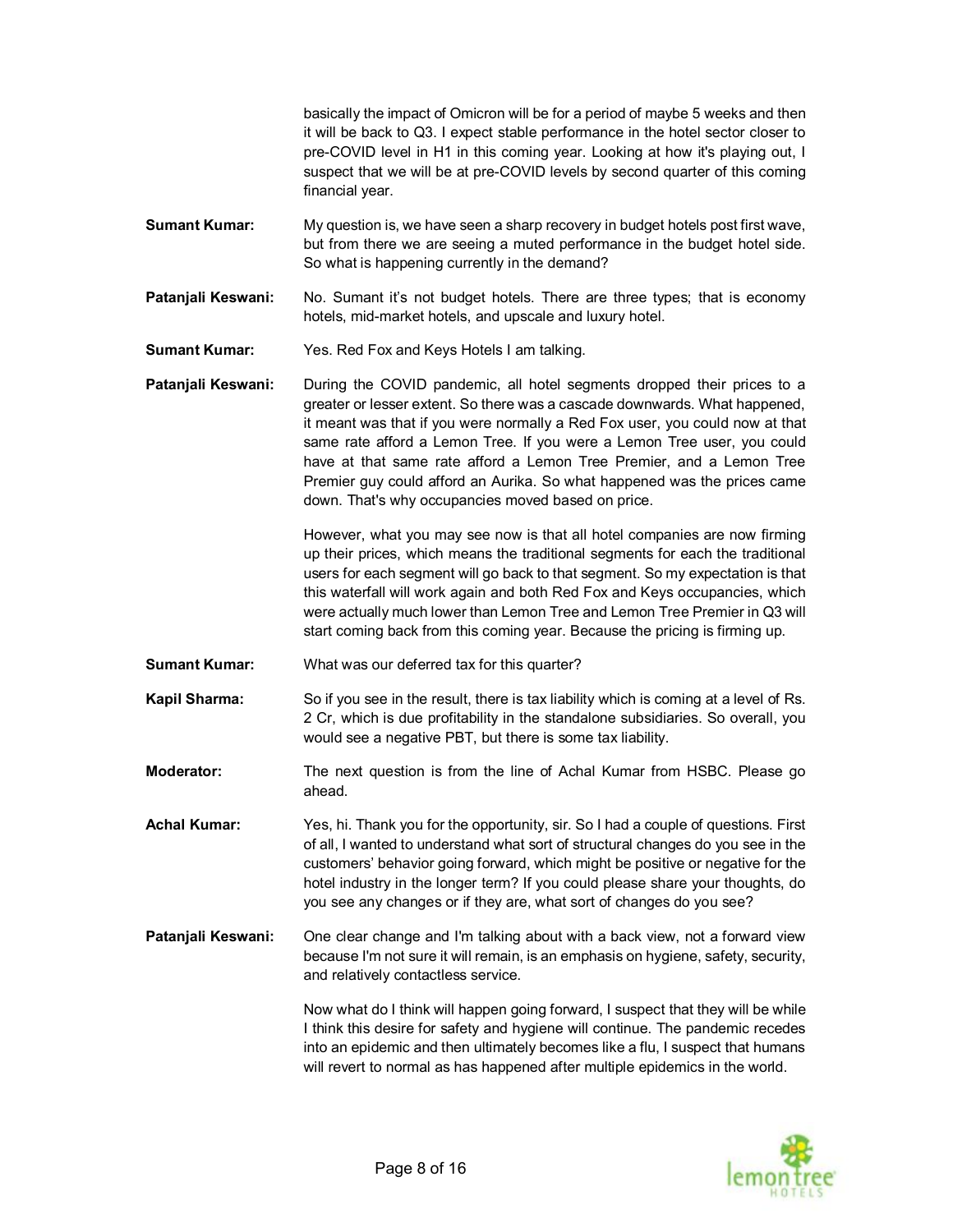As far as contactless service goes, Indians and they are the majority of our customers, we have 85%-90% Indian customers in normal circumstances, they want service. So what we are really evaluating is what part of our services will continue to be contact intensive and which parts we can just move towards an automated model. So we are very keen to move towards contactless check-in and check-out and towards being able to go to your room using your mobile phone and using QR codes for ordering food. If we can achieve that and there is no pushback from customers, it will lead to a significant saving in our wage flow.

So, I cannot categorically answer what is likely to happen, but I am trying to tell you what we would like to see happen. I am pretty confident that some of these things will continue, but I am not 100% sure which will and to what extent.

I hope I'm clear Achal, because it's very difficult for me to guess what will continue once things come back to normal. But if you look at previous epidemics, the reversion to norm has been very quick. And people forget everything wearing masks, so on and so forth.

- **Achal Kumar:** Yes. No, actually why I asked this question is that if you see general trend and that ties to the previous question also that why they have slow recovery in the lower end of the hotels; now if you see even like of Taj and Chalet hotels and everything, so the recovery has been very fast. And in the quarter of December, the recovery was sort of very close to pre-COVID levels. So what I'm trying to understand is that are customers very happy or wants to pay higher or spend higher on the services side, on the leisure side, on the hotel side? If that is the change in the trend, that means probably recovery will be faster in the higher end of the hotels in your case also. So that is what I wanted to understand basically. Do you understand what I'm saying basically?
- Patanjali Keswani: I understand what you're saying, but I think that reversion to value for money will come back. I find at that least personally Indian customers are very value for money conscious especially in the mid-market. I feel that and I'm thinking aloud because your question is interesting. I feel that there will be a pull-up maybe the five-star chains have done, recovered faster, but the mid-market has recovered.

If you actually look at that slide again, which is page 15 you will see that Lemon Tree Hotels, Lemon Tree Premier are both the north of 60% in Q3, which is actually close to the pre-COVID levels, and it is the lower to the head north . And there are reasons for it. Because if you look at a couple of Red Fox hotels, they were in locations where there was absolutely no demand. And Keys of course, 60% of the inventory was in Whitefield, Hosur Road and Bangalore, two IT heavy markets, which were close to zero and Kerala. So this is more a locational thing.

But looking across India, since we are in over 50 cities, I do see that customers are very value for money conscious and they will come back to their traditional segments, I don't think there will be a move up or a move down. During the COVID time they were very bothered about safety and security and perhaps they wanted more reassuring kind of stay. But they will all come back to norm. That's my broad feel.

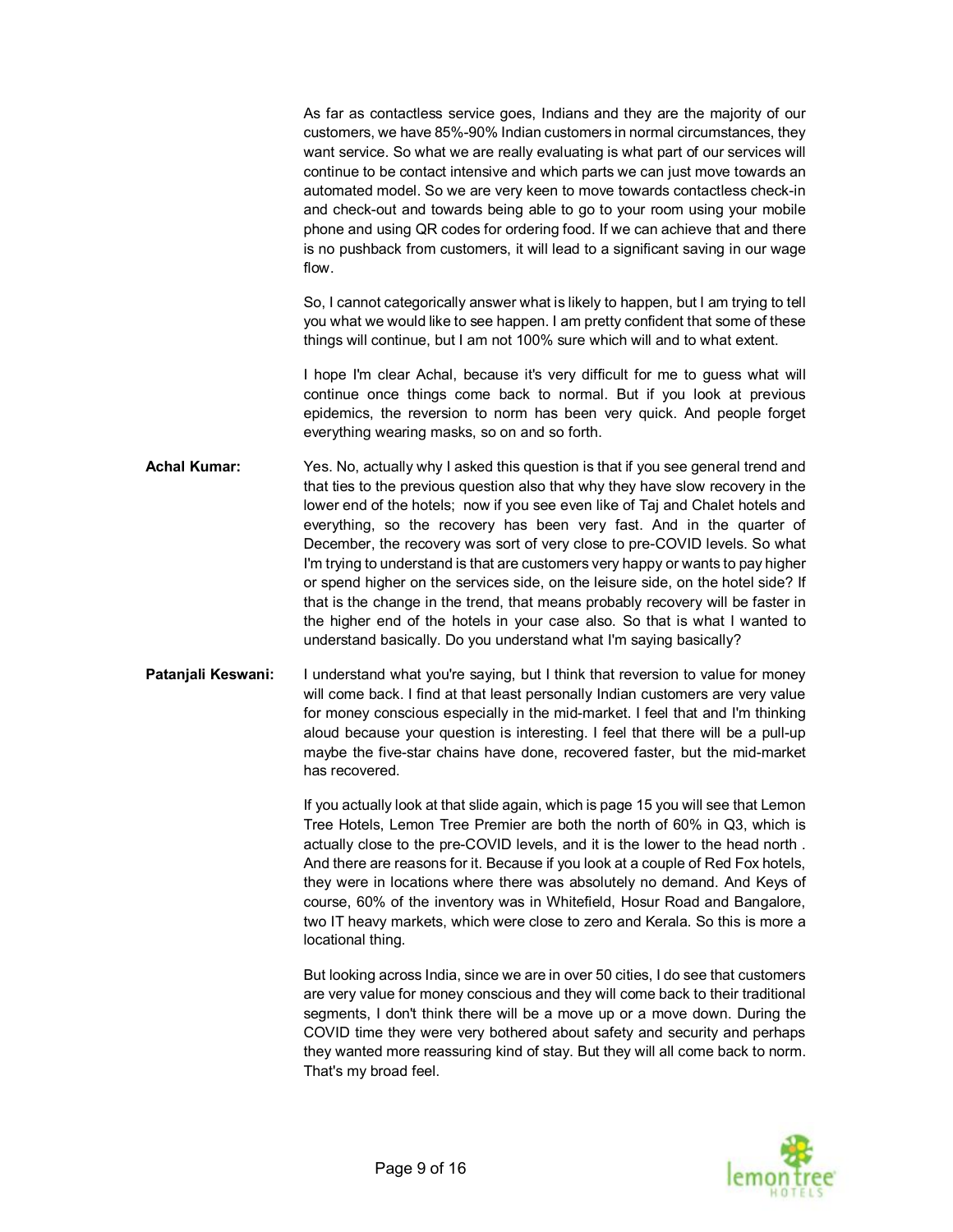If you see even, I was reading with some amusement the Economic Times article on Airtel when they said that they increased the data charges even a little bit, so many customers fell away. And that's true even in our business. There is a limit to how much you can increase prices and then customers just disappear. I don't think this logic will apply in the coming year that there will be a permanent shift.

- **Achal Kumar:** Yes, but then basically if you see the shift in the customers' behavior and positive move towards the hotels like Aurika and Premier, do you think you could change your strategy and grow faster in those brands and taking a step back on Red Fox?
- **Patanjali Keswani:** Yes and no. So you see the way we look at growth is slightly different. So I'm going to digress for a moment. I'll give you an example. We opened our hotel in Calcutta. Before we opened our hotel in Calcutta, where you have to keep in mind, we are a new brand. We are only a 17-year-old company and really, we got to scale only in the last 5 years. Most of the other Indian chains are 50- 100 years old companies. So there is more familiarity. When we looked at Calcutta, before we opened the hotel, let's assume we were getting a certain amount of business out of Calcutta to the rest of our hotels across India. The minute we opened our hotel in Calcutta or in a new city, within six months the business we generate for the rest of our chain or what we call network effect is 5x what it was before we opened the hotel at that city. So that means the return that we get is not only the return on that individual hotel, but the incremental return the rest of the hotels get by the sheer presence from that hotel in that city.

So strategically the way we are going to grow in the next 24 months is very simple. We are looking at the top 150 cities in India. We are currently in the process of evaluating what is the air traffic out of each of these cities, which markets are those air traffic routes going to, where we have hotel, what is our current demand from those cities. And if we get to those cities based on our simple multiplication of 5x, what will be the growth in demand if we open hotels in those cities. So this is a strategic way of expansion and we are executing that in the next 24 months. That is why I said earlier that we have identified 15 hotels we will most likely sign in H1, which will be actually part of this strategic growth strategy.

The separate way to grow is opportunistic, where we get whichever hotel comes to us under management as long as it does not cannibalize our existing hotels, we take them under management. So it's a joint strategy. One is strategic and proactive; one is relatively more reactive and what comes to us we take. But what will add value to our network is actually getting into all these 150 cities because if we look at that, then our occupancies will just be unbelievable.

Achal Kumar: Right, fair enough. Sir going back to my original question, which was about the potential changes of customer behavior, if I look at, many companies are actually going with hybrid model now. Employees have been asked to work from home few days a week and from office few days a week. So that is a kind of a structural change, which we don't think will revert back in the next few years. And that means probably employees will have more flexibility to sort of combine the work and the leisure, and then there could be a change. Since now the customers are taking more short breaks, looks like

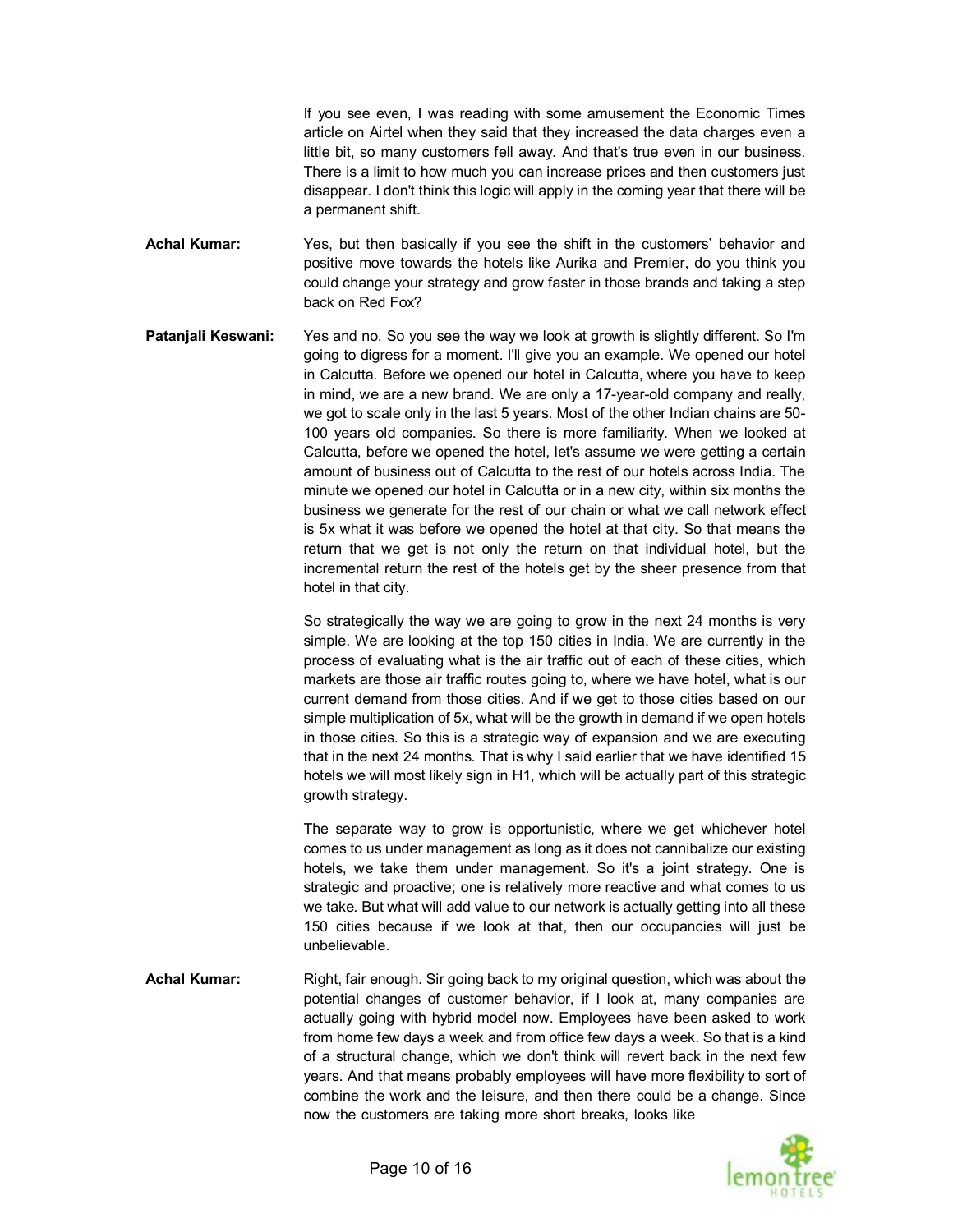staycation is in high demand even in the US or Europe. So those kinds of structural changes I was talking about that. Do you see those kinds of changes? And if those kind of changes really happens, do you think that would be definitely positive for the hotel industry. That's my point actually.

**Patanjali Keswani:** Let me just give you some forward view. If I look at what happened pre-COVID, during COVID, and now towards the end of COVID, when a customer comes as a retail customer, books through my website or books directly with the hotel or through my call center or books through an OTA and comes to a business hotel, that person typically is coming for business reasons. It could be a small independent entrepreneur, it could be somebody part of the big economy, it could be somebody who's just visiting the city and has come and stayed in a hotel, that segment which is the highest rate segment has grown enormously. So what used to be 1200 rooms a day in the peak pre-COVID which is January and February of 2020 is today over 1700 rooms. And even if I conservatively estimate it will be north of 1800 rooms next year. So that is an increment of 600 rooms a day in our system. And we are already doing over 500 of those rooms even now in the middle of Omicron.

> As far as large corporates and medium small enterprises go, large corporate were about 600 to 700 rooms a day. They today are 100 rooms. Because many of them have not started travel and that is what you are referring to. However, the medium, small and micro enterprises which were about 800 rooms a day are all that. They are traveling. So we are now doing 900. In Q3 we did 900 rooms a day from these two segments, 90% of which was medium, small and micro enterprise.

> What the point I'm trying to make is between these two segments, which are our two largest segments, the maximum drop in large corporates could be 300- 400 rooms assuming that all of them go with work-from-home, hybrid model, do not travel much, go with Zoom and so on. But the retail segment growth is double of that drop. So on an aggregate basis, what I'm trying to say is that I do see an improvement in demand if I aggregate retail and business travel and that improvement is in the range of about 300-400 rooms a day, which is about 6% occupancy for Lemon Tree on the owned portfolio.

> As far as the other segments go, they are more or less going to all come back. So they will not have a real demand, any impact on our business. So if I summarize this, I say we were doing 3,200 rooms a day pre-COVID with 4,200 rooms now with 5,000 plus rooms, we should do about 3,600 to 3,800 rooms next year. Average rates will definitely come back to the Rs. 4,500 zone.

- **Achal Kumar:** Perfect sir. In the last question if I can squeeze in is that, how do you see the overall demand and supply for the hotel industry? Given that of course some of the supply has been under financial stress and then some of the supply went out of the business also that happened in probably non-branded space, smaller space. But overall, I think on the last call you said that now building a hotel or constructing a hotel or constructing a room, which will cost anywhere around like INR 1 crore is economically not worth it. So looks like probably there may not be a huge development or there may not be significant Greenfield projects. Overall, how do you see the demand and supply over the next 3-4 years?
- **Patanjali Keswani:** You know, I was joking with somebody that as entrepreneur I am by nature optimistic. That's the only way any hotel company could have survived what

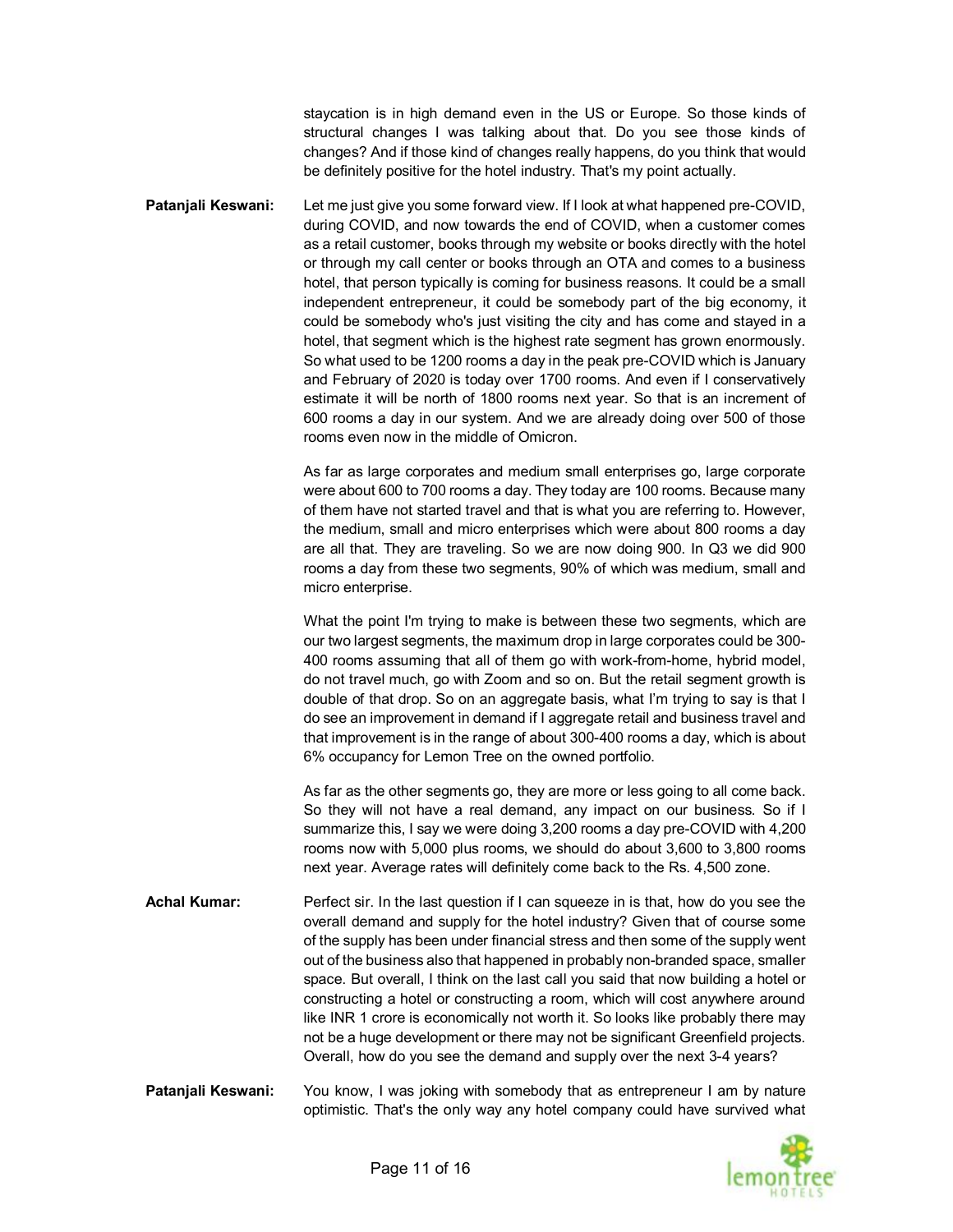|                        | these three Tsunamis, these three waves hit to us. What I see happening is<br>basically, if I go back to pre-COVID time, there was an average rate of growth<br>of demand in absolute numbers of rooms in the branded space was about 11%<br>to 12% a year for the 10 years pre-COVID from 2009 to 2019. And this was in<br>spite of the global financial crisis, demonetization, all that stuff. Still demand<br>for branded rooms kept growing in India. And I think you can use airline growth<br>as a proxy, because the rate of growth of airline demand roughly can be linked<br>to the rate of growth of branded hotels. |
|------------------------|---------------------------------------------------------------------------------------------------------------------------------------------------------------------------------------------------------------------------------------------------------------------------------------------------------------------------------------------------------------------------------------------------------------------------------------------------------------------------------------------------------------------------------------------------------------------------------------------------------------------------------|
|                        | Now, what I understand from what I read from people who study this like hotel<br>consulting companies is that supply growth in India is now supposed to slow<br>down to 3% to 4%, maybe max 4.5% a year for the next 5 years, so that it takes<br>time to build out a hotel. So you can certainly predict the rate of growth of<br>supply at least 4 to 5 years out. Keep in mind that supply growth before COVID<br>in those 10 years was 15% a year. Now it is going to drop to 3% to 4%.                                                                                                                                     |
|                        | I personally don't know exactly how much supply had dried up. My estimate<br>based on the Hotel Association of India estimates was roughly 60,000 rooms<br>were shut out of 170,000 branded rooms and nearly half of them would come<br>back. So maybe 10%-20% of supply will be permanently out of the market. But<br>it is difficult to estimate till demand comes back.                                                                                                                                                                                                                                                      |
|                        | Actually the real knowledge we will get will be when demand comes back to<br>pre-COVID levels and supply has been suppressed or shut down, then that will<br>be reflected straightaway in the average rates. And I think at some level you<br>are seeing that happen with hotel companies. You will notice the average rates<br>of any hotel company now have gone up significantly in the last one year. And<br>that is an indication to you of how the market is moving.                                                                                                                                                      |
|                        | So broadly to answer your point, I think there will be a demand supply<br>imbalance within the next 6 months. I do accept that large corporate there may<br>be some disruption in demand, but it will be more than compensated by retail<br>growth. There will be certainly destruction in supply, I cannot estimate. So I'm<br>just saying broadly 10% to 20% and therefore I assume that there will be a<br>repricing in the hotel sector within 6 months from now.                                                                                                                                                           |
| <b>Moderator:</b>      | Thank you. The next question is from the line of Nikhil Agarwal from VT Capital<br>Market. Please go ahead.                                                                                                                                                                                                                                                                                                                                                                                                                                                                                                                     |
| <b>Nikhil Agarwal:</b> | Yes. Good evening, sir. Thank you for the opportunity. I just wanted to know,<br>could you give a breakup of your revenue from each of your hotel if that's<br>possible with room revenue?                                                                                                                                                                                                                                                                                                                                                                                                                                      |
| Patanjali Keswani:     | I don't have it here, but you can get it from the presentation in slide 15.                                                                                                                                                                                                                                                                                                                                                                                                                                                                                                                                                     |
| Nikhil Agarwal:        | Okay sir. What I wanted to understand, I had done the math and it is coming<br>up to around Rs. 64 crore and your total revenue is around Rs. 144 crore. So<br>like what is driving? Is it your banquet revenue has that really contributing to<br>sort of?                                                                                                                                                                                                                                                                                                                                                                     |
| Patanjali Keswani:     | Not at all. Look at slide 15.                                                                                                                                                                                                                                                                                                                                                                                                                                                                                                                                                                                                   |
| <b>Nikhil Agarwal:</b> | Sir, you said your margins were improved to 50% post COVID. So what would<br>be the per year margin? What would be the year-on margin?                                                                                                                                                                                                                                                                                                                                                                                                                                                                                          |

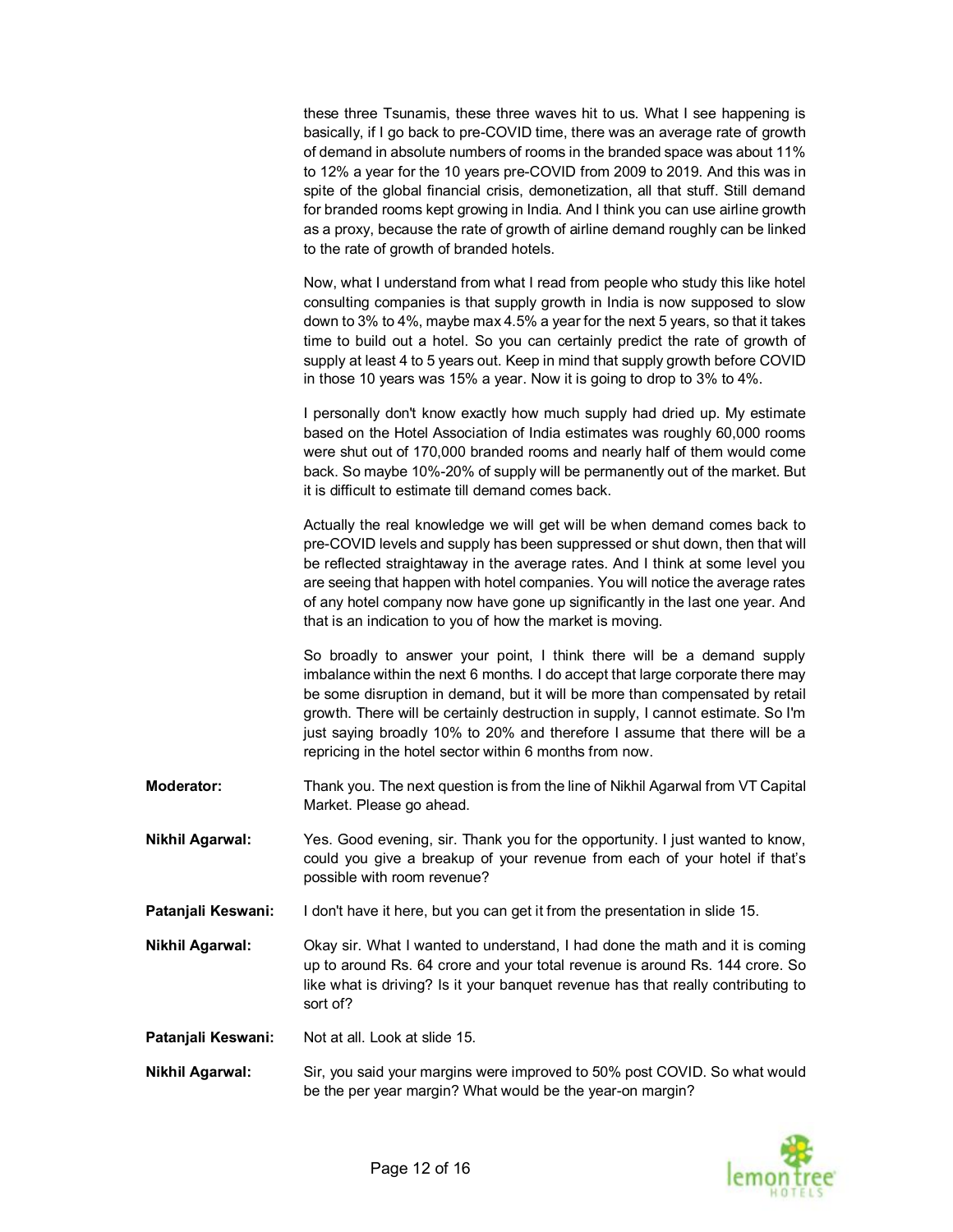**Patanjali Keswani:** So I'm giving it to you. Just go to slide 15 and look at the right first column Q3 FY22 - The heading is RevPAR, revenue per available room.

**Nikhil Agarwal:** Yes.

**Patanjali Keswani:** Yes. Multiply that by the number of rooms. So Aurika Hotels and Resorts is 139 rooms x Rs. 8050 rupees a day x 92 days of Q3. Similarly, Lemon Tree Premier multiply 1603 rooms by  $x$  287  $x$  92 and so on. When you add it altogether you will get to the room revenue. Room revenue would be about Rs. 120 to 125 crore.

> Okay, now when you come to margins, just go right to the extreme right and the hotel level EBITDA margins are visible in Q3 and you can see it's 68% for Aurika, 48% for Lemon Tree Premier, 47% For Lemon Tree Hotel and 44% and 29%, and then you can derive the EBITDA. Below EBITDA you only have corporate expenses. So it's easy to get net EBITDA, the difference is our net EBITDA.

**Nikhil Agarwal:** Okay, yes sir. So what I wanted to understand was what would be your margin annually. Like this 50% is for quarter three which is a good quarter for the hotel industry. So what can you expect your annual EBITDA to be around?

**Patanjali Keswani:** I do not want to comment on hotel industry, each company has its own business model. Let me just say this, that if you look at pre-COVID when we were doing, for example in January and February we were doing 3,000 to 3,300 rooms a day at Rs. 4,500 ARR. Our revenue per day was about Rs. 2.4 crore. Our PBT was at, breakeven was at Rs. 2 crore and our cash breakeven was at Rs. 1.8 crore.

> Now, I can say quite clearly that we are seeing roughly Rs. 120 crore a year on a permanent basis. So our PBT which used to be Rs. 2 crore a day breakeven will now be in the zone of Rs.1.7. Our cash breakeven which used to be Rs. 1.8 crore will be roughly Rs. 1.45 breakeven.

> Now, next year I don't want to give guidance, but I would expect that we should do 3,700 to 3,800 rooms a day at Rs. 4,500 rupees. So revenue should be roughly Rs. 2 to 2.5 crore a day and therefore we should be PAT positive broadly significantly.

- **Nikhil Agarwal:** Yes sir. So I wanted to understand like what is your scheme of arrangement in Aurika, the MIAL Hotel? It says you own 58%. So is it in partnership with APG?
- **Patanjali Keswani:** It's in partnership with APG. We have a joint venture asset company, which owns about 3,000 rooms, out of our own 5,200 rooms. So we 100% own about 1,600-1,700 rooms and in partnership with APG we own the other 3,500-3,600 rooms where we have a 59% stake and they have the balance. Aurika MIAL is also part of this entity.
- **Nikhil Agarwal:** Okay. So the Rs. 900 CAPEX is the total CAPEX for the full hotel that you're selling.

**Patanjali Keswani:** Right.

**Moderator:** Thank you. The next question is from line of Amit Kumar from Determined Investments. Please go ahead.

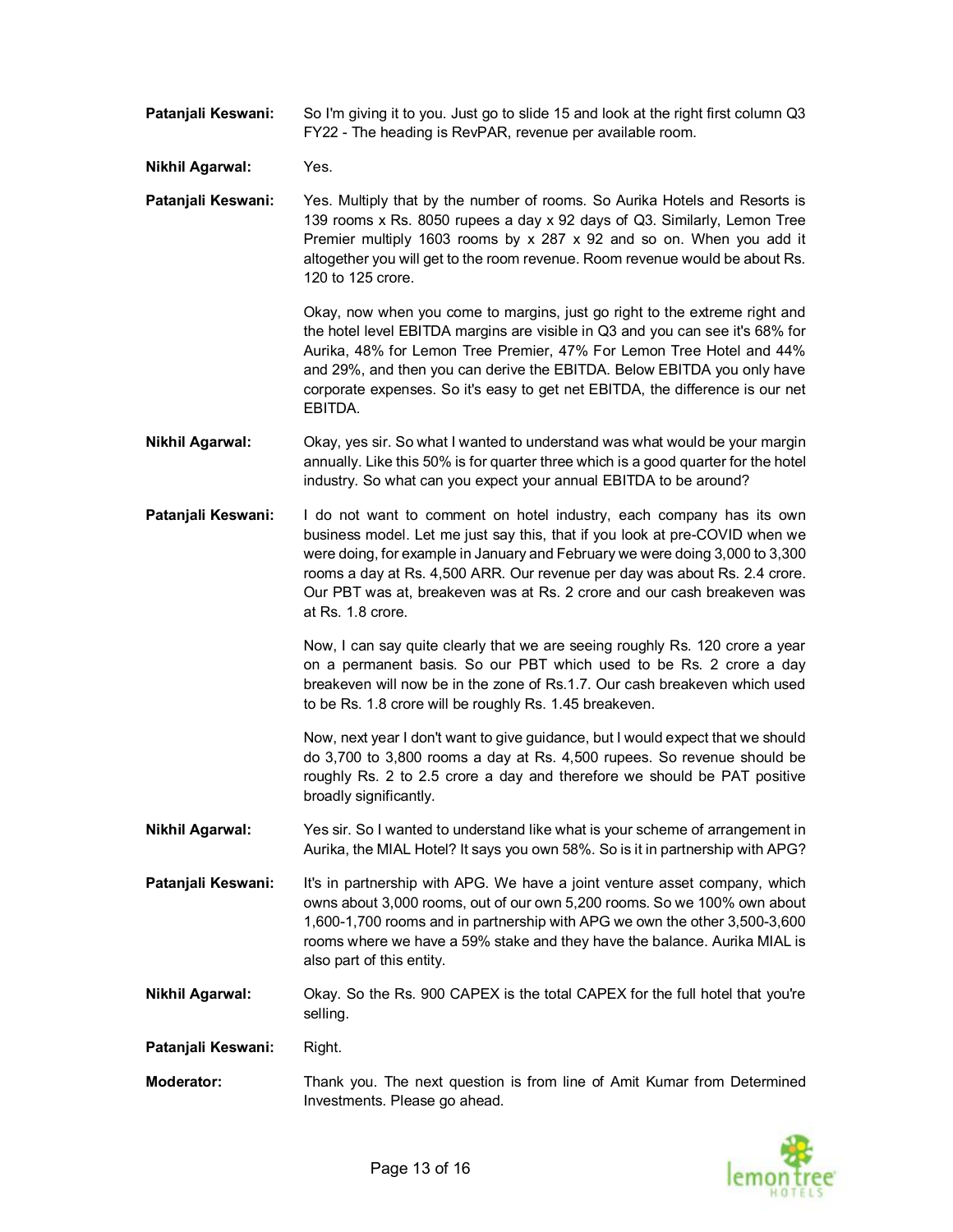- **Amit Kumar:** Thank you so much for the opportunity. Just one question really. You talked about the network effect and potential for expansion into top 150 cities in the country. What would be the company's footprint now within these 150 cities? What is the sort of potential? I mean, you may not be able to cover the entire 150 over the next 24 months, but where are you now and where do you think you will potentially land up over the next two years?
- **Patanjali Keswani:** Okay. To answer your point, we are today in 54 cities. And if you really look at Pareto, then in 150 cities, there are perhaps 50 cities that account for 80% of air traffic, right? We are in all those 50 cities. So anyway we account for -- we are in those markets, where 80% of air travel happens. When we go to 150 cities if and when, because I cannot comment on the timeline, then we will capture 100% of at least the visibility in these cities.

Now with 54 cities, we have 87 hotels. We will be about 105 to 110 hotels within the next two years on a confirmed basis. And we will be in about 65 to 67 cities. Our intend is that in the next, well, not two years, it will probably take longer, but in the next 3 to 4 years, we want to be in as many of those 150 cities as it's possible, and we are going to go after it very aggressively. And we think it will have a virtuous cycle effect because every new city you go to, you are able to fill that hotel with your presence in the other cities and vice versa.

So it's no rocket science. It's simply that the larger your network, the more visibility you have, the more people you have on the ground, and the greater your ability to fill the other hotel. And as I have said, we are very focused with domestic Indian market where the demand for branded rooms is growing very rapidly. So I think it's a virtuous cycle because the more hotels we bring into our network, the more we consolidate a fragmented hotel market and the more opportunity we offer to our existing customers.

- **Amit Kumar:** Just one small question in terms of competition among your competitors. Which sort of company at the present moment, would probably have the largest, would be far advanced in terms of this network effect in terms of their presence in these 150 cities are embedded with the network? Are you the largest?
- **Patanjali Keswani:** We are paranoid. We think everybody is our competition and also everybody is our collaborator. We don't really look at competition on an all-India basis. We look at competition regionally and in micro markets.

So what we really do is, if we go into a certain city, we will say what are the five-star chains doing in that city? What are the unbranded standalone hotels doing in that city? We will scrape websites. We will look at the average pricing of those hotels in the last one year. Of course, last two years is the wrong period to look at. But we will look at normal times pricing. We try to estimate how we would do there based on our current competitive standing against those types of hotels and based on that the location where we are getting that hotel to manage. We are able to with a high degree of probability predict the kind of performance we do. But that performance which we predict is directly linked to the performance of that hotel. It does not take upside into account, upside being the business we will get from that city to our other hotel that we don't factor which we intend that…

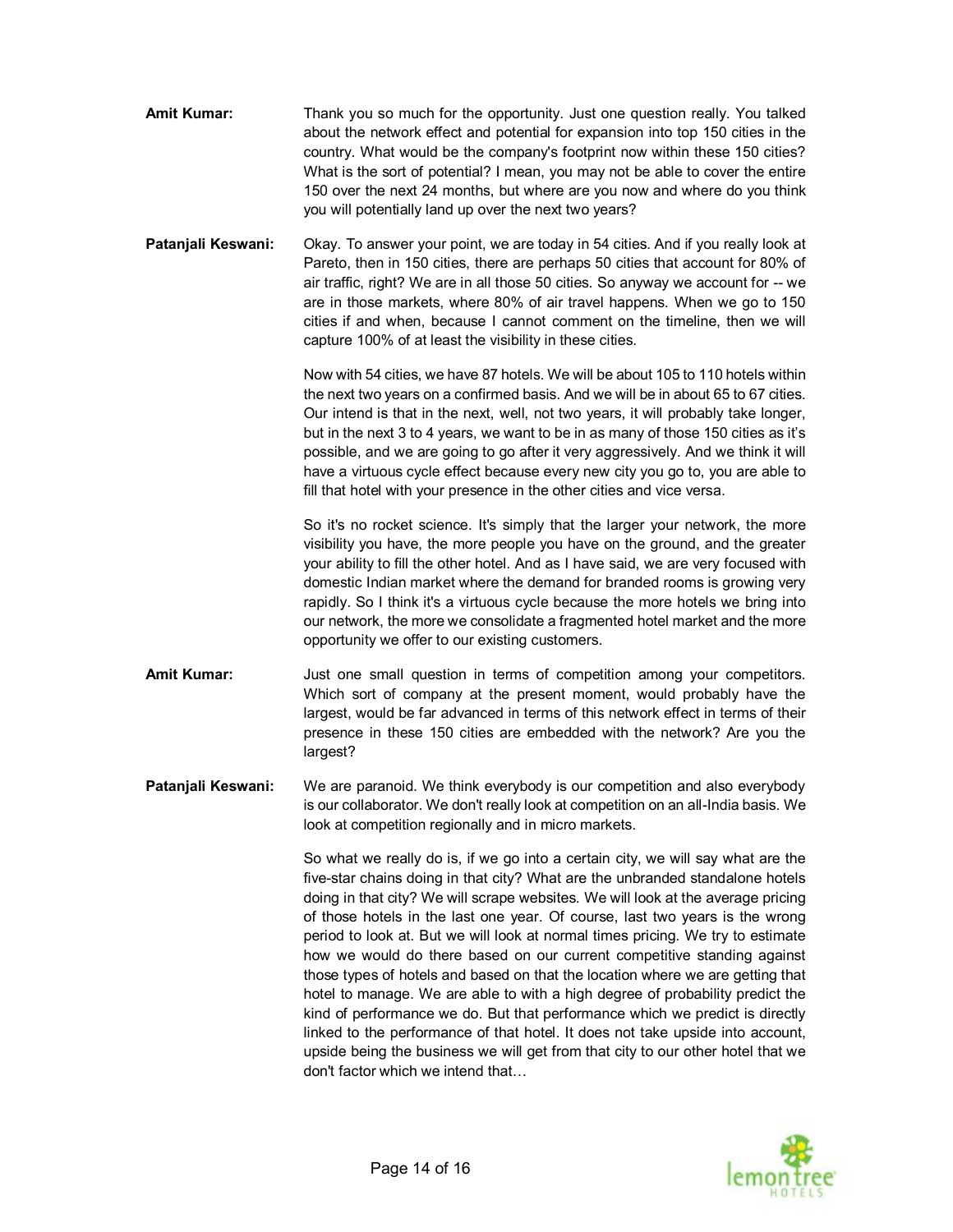- **Amit Kumar:** That's more from an operation management perspective. I was more talking top down more from a strategy perspective network effect which you expect to benefit from over the next 5 years? Are there already chains which are at that level of slightly advanced? You have the highest footprint in terms of number of cities obviously.
- **Patanjali Keswani:** No, that we have companies like Marriott, InterContinental Hotels, these guys have more hotels than us, but obviously under management. Then obviously there is Taj which is the Indian giant, which is in I don't know how many cities but certainly many more than ours. But these are different markets so, Taj is more in the upscale luxury we are more in the mid-scale and going up to upscale. So the market demographic, the demand patterns are slightly different. There is also a degree of interconnection also. It's difficult for me to answer who our competitors are on in India basis. I can tell you in each city, in each micro market who we consider a competitor. It is among five chains of hotels.
- **Moderator:** Thank you. The next question is from line of Niteen Dharmawat from AUM Capital. Please go ahead.
- **Niteen Dharmawat:** Okay, fantastic. So very detailed presentation, thank you for putting up this quarter-on-quarter. What I see is that we are expanding rapidly across the geographies and we have been putting up efforts in bringing down the interest as I can see. But I see that debt is piling up. So what is our thought process with respect to that as we progress and improve the market conditions get improved. What is the debt trajectory? If you can give some guidance on that for next one year and two-year period. Where do we want to go with respect to debt?
- **Patanjali Keswani:** See, we did some internal brainstorming Niteen. We've also got a very actively involved board of very smart people. And basically, we want to look at using COVID as an opportunity to reinvent ourselves. So Lemon Tree was founded by me in September 2002. The first hotel opened in 2004, we had 50 rooms. Today 18 years later, we have 170 times the number of rooms. We want to move to ideally 25,000 rooms in the next five years, which will give us some level of dominance in the domestic mid-market space. In order to do that, we ask ourselves what is it that will stop us from getting there. So we've identified six to seven key pillars, which will guide us for the next three years on a rolling plan basis.

Number one is that we want to digitally transform our company. And we are as I said before, we are working with BCG, they will be hopefully starting their assignment in the next 2-3 months, which is enabling us to improve our revenue management at a very different level to what most hotel companies do. Also our customer contact processes and our backlog.

The second focus area is talent where we are doing major reviews. We are setting up a completely new company, balanced scorecard and KRAs where we will heavily drive growth and operational metrics and incentivize in a very different way to what we did earlier.

The third is our ESG focus, we want to be best- in-class in ESG. We've given our first ESG report last year. We are looking at best-in-class in India definitely